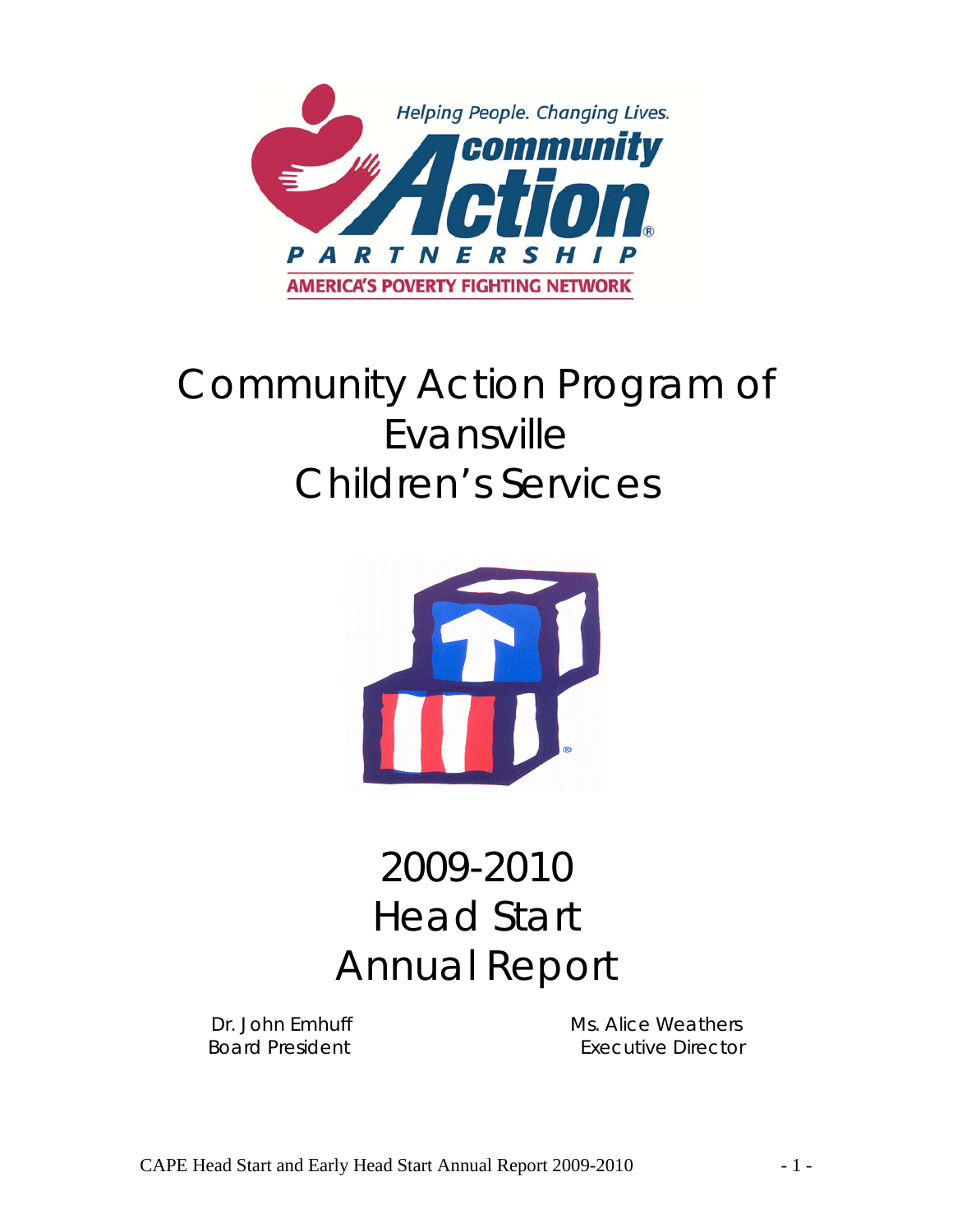# CAPE Head Start Annual Report 2009-2010

## **HEAD START MISSION STATEMENT**

Our mission is to provide opportunities for children, families, and staff to realize their goals in safe, nurturing, enriching environments, in partnership with the community.

\*Respect for Diversity

\*Dedication to Excellence

#### **Board of Directors**

Dr. John Emhuff, President Sherolyn Brooks-Jordan, Vice President Glenda Hampton, Secretary Mary Hart LaShone Gibson Mayor Robert Hurst Dr. Ira Neal Stephen LaPlante Marvaline Prince John Stucker Sylvia Tapp David White Les White James Wilkerson William Young

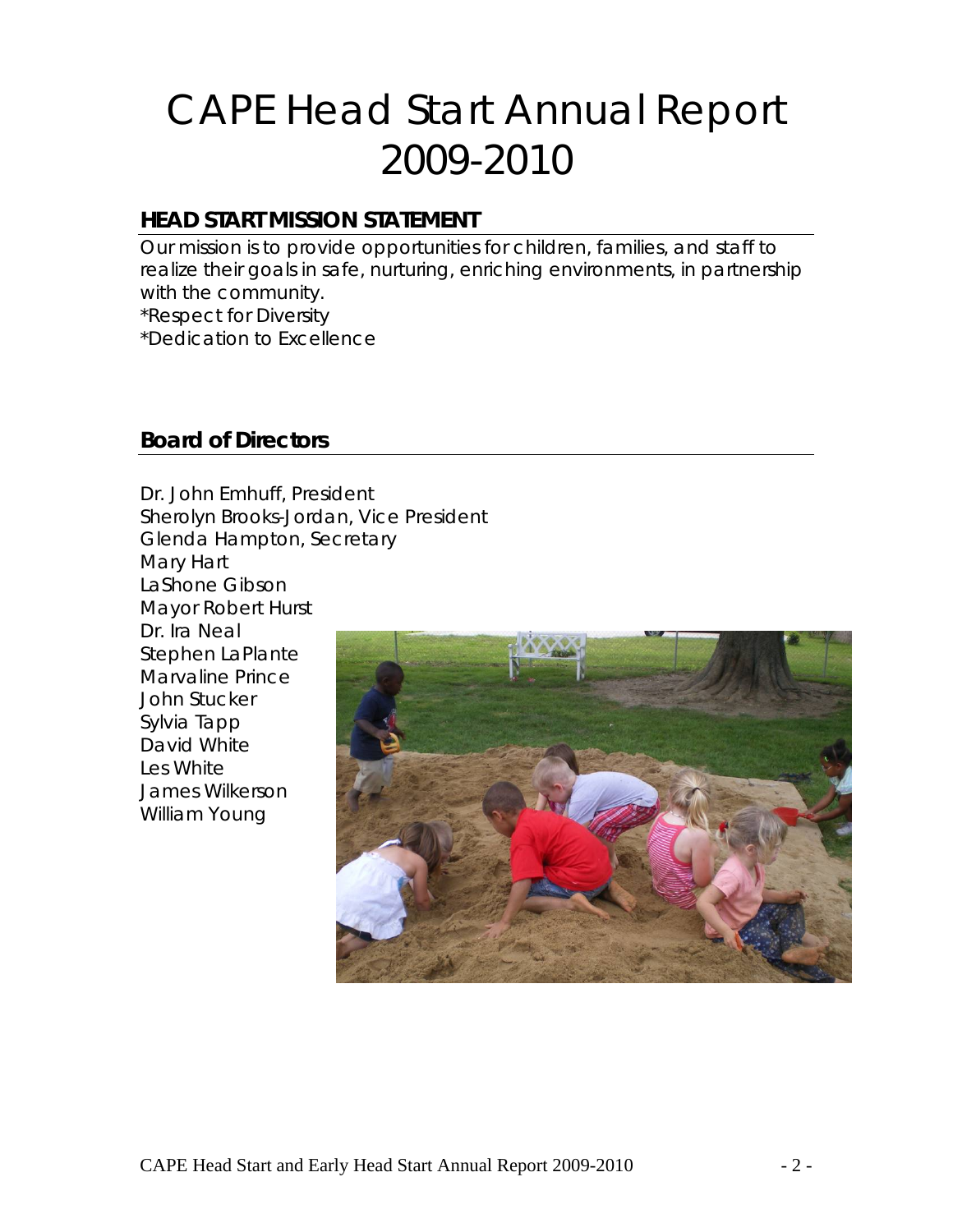## **CAPE Head Start Services**

#### HEAD START

CAPE Head Start provides an early education and comprehensive support program for low-income families with children ages 3—5. Services include health, nutritional, dental and visual screening; mental health, assessment and support services for children with disabilities; and, inclusive help for families seeking supportive assistance. Parent participation in their child's education is strongly encouraged and nurtured.

#### EARLY HEAD START

Early Head Start provides educational and support services to families with children from birth—3 years. Risk factors that may be barriers to optimal child and family development are identified early so that services can be tailored to meet the family's needs.

#### ENTERPRISE ZONE CHILD DEVELOPMENT CENTER

Enterprise Zone provides expansive Head Start services for working families that need full time childcare**.** 

#### TEACHERS' RECYCLING CENTER

A large assortment of scrap materials is gathered from many local companies. Inspired teachers, students, children, parents, artists and other members of the community recycle these materials in a variety of artistic ways. Creativity is nurtured whenever children or adults are given the opportunity to use these resources.

#### LEARNING CENTER

The CAPE Learning Center assists Head Start families and the community with computer and tutorial services to improve reading/math skills, prepare for a GED exam, develop a resume or further their education.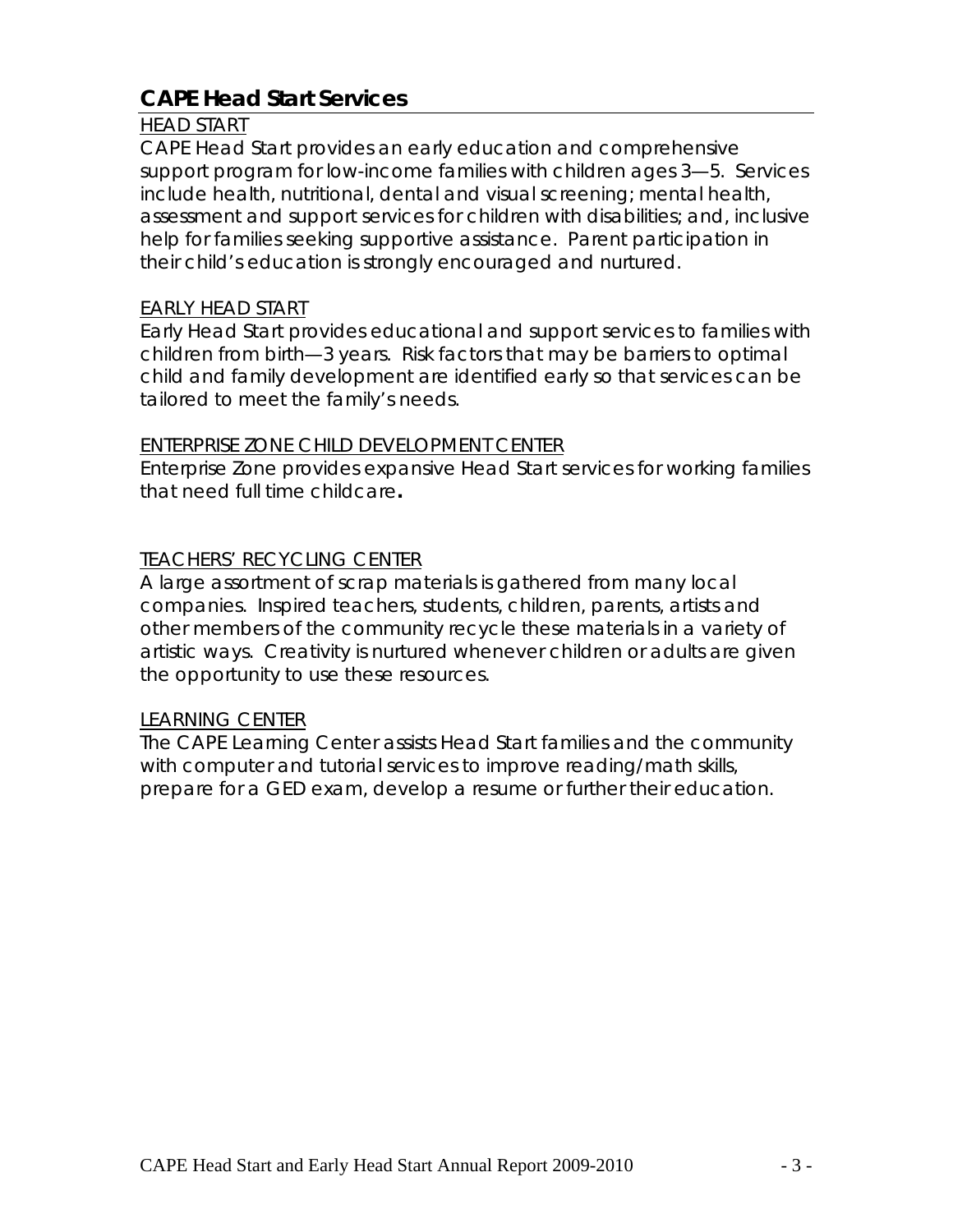#### **KEY HEAD START STAFF**

Alice Weathers Executive Director

Donna Newman Director of Children's Services

Janet Johnson Assistant Director of Children's Services

Carol Compton Administrative Assistant

Charlotte Anderson Manager of Training & Staff Development

John Robinson Transportation Manager

Johnna Cruz Systems Monitoring Manager

Mary Goedde Manager of Child Development Services

 Andrea Boberg Operations Manager Posey County

Deanna Dodds Operations Manager Gibson County

Marcia Haywood Manager of Family Partnerships

Melanie Russell Manager of Health & Nutrition Services

Sunni Zimmer Mental Health/Disabilities Coordinator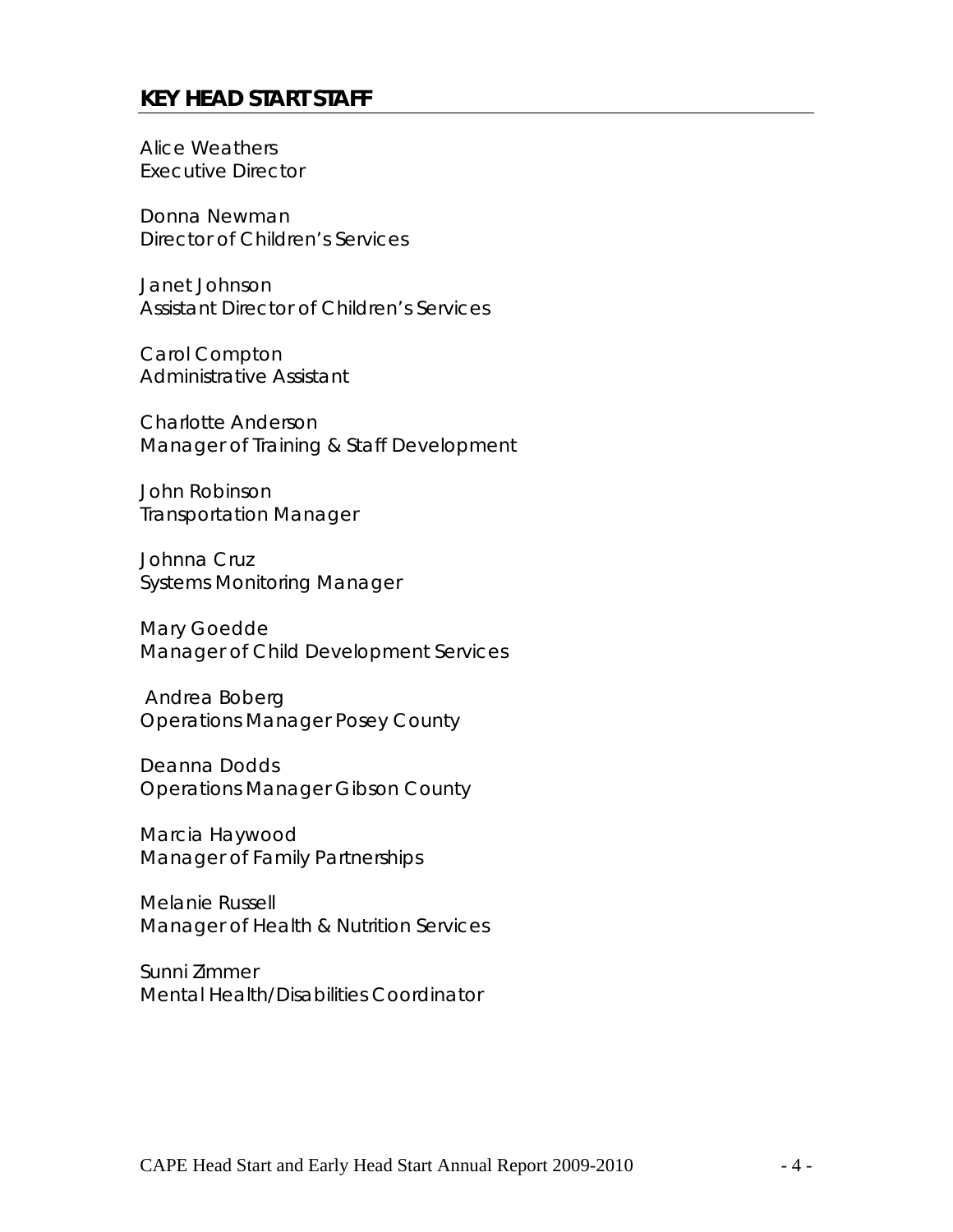### **SERVICE AREA**

CAPE Head Start serves three counties (Gibson, Posey and Vanderburgh) in Southern Indiana.



### **GIBSON COUNTY AT A GLANCE**

- Population of 32,500
- 96.5% white; 1.9% African-American; .07% Hispanic
- 24% of households headed by single parents
- Per capita and mean household incomes are below state averages
- 72.8% of adults over 25 hold a high school diploma
- Largest county in square miles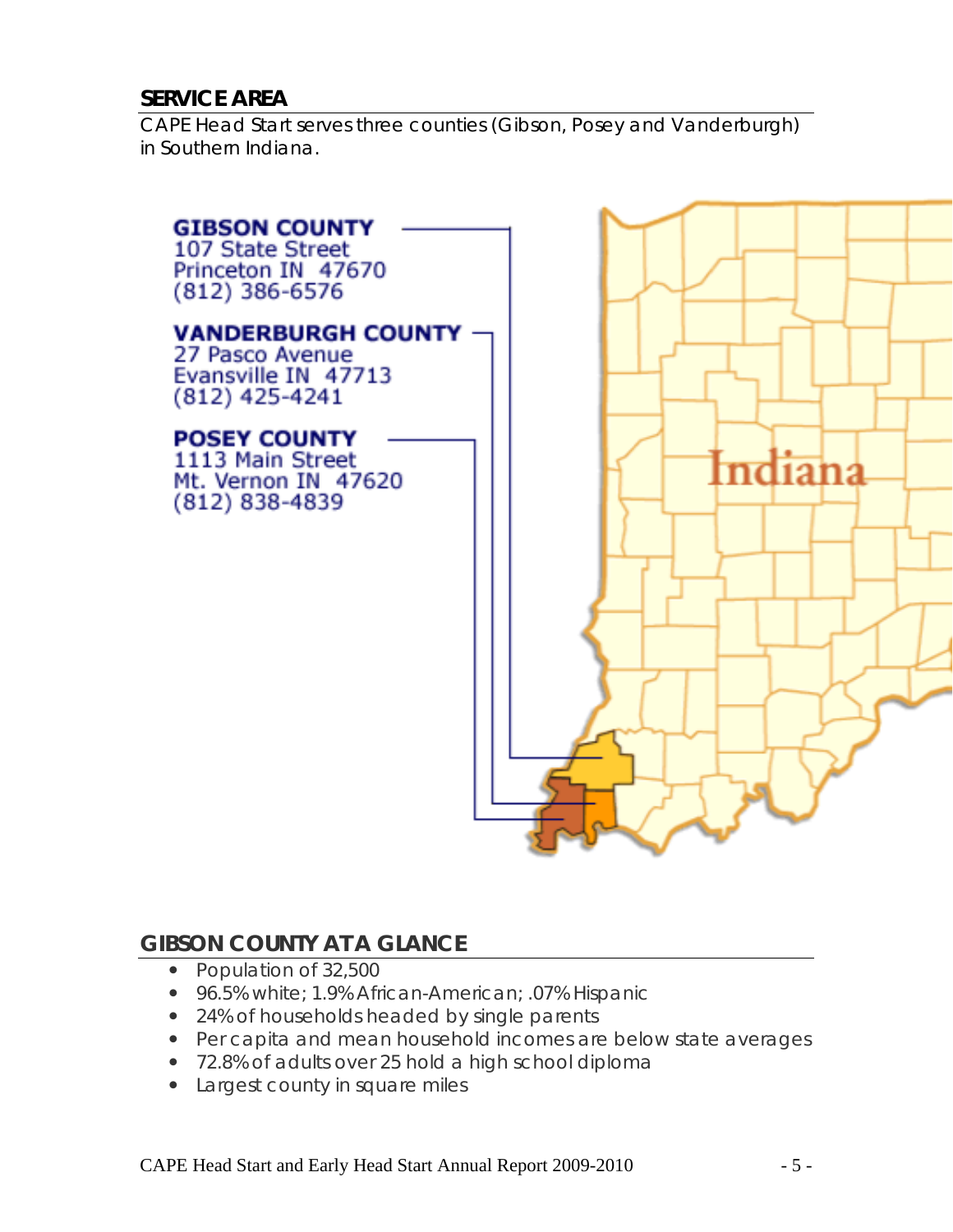# **POSEY COUNTY AT A GLANCE**

- Population of 27,061
- 98% white; .9% African-American; .04% Hispanic
- 19% of households headed by single parents
- Per capita and mean household incomes are slightly higher than state averages
- 76.3% of adults over 25 hold a high school diploma

# **VANDERBURGH COUNTY AT A GLANCE**

- Population of 171,922
- 89.3% white; 8.2% African-American; 1% Hispanic
- 32% of households headed by single parents
- Per capita income is higher than state average, while mean household incomes are lower that state averages
- 75.2% of adults over 25 hold a high school diploma

# **CAPE HEAD START CHILDREN AND FAMILIES SERVED**

CAPE Head Start and Early Head Start are funded to provide services to 660 children and families. The funding is provided for 116 Early Head Start children and families and 544 Head Start children and families. The following chart will show the total number of families served by county and program for the 2009-2010 program year.

|              | <b>EHS</b>       | <b>HS</b> | <b>Total Eligible Families</b> | Percentage<br>served |
|--------------|------------------|-----------|--------------------------------|----------------------|
| Vanderburgh  | 160 <sub>1</sub> | 483       | $-352$                         | $-33%$               |
| Posey        | 45               | 60        | $-200$                         | $-75%$               |
| Gibson       |                  | 89        | ~100                           | 0%                   |
| <b>TOTAL</b> | 205              | 632       | ~1152                          | $-72%$               |

During the Program year 09-10, CAPE Head Start and Early Head Start served a total of 837 children. This figure includes children that enrolled and dropped from the program during the program year.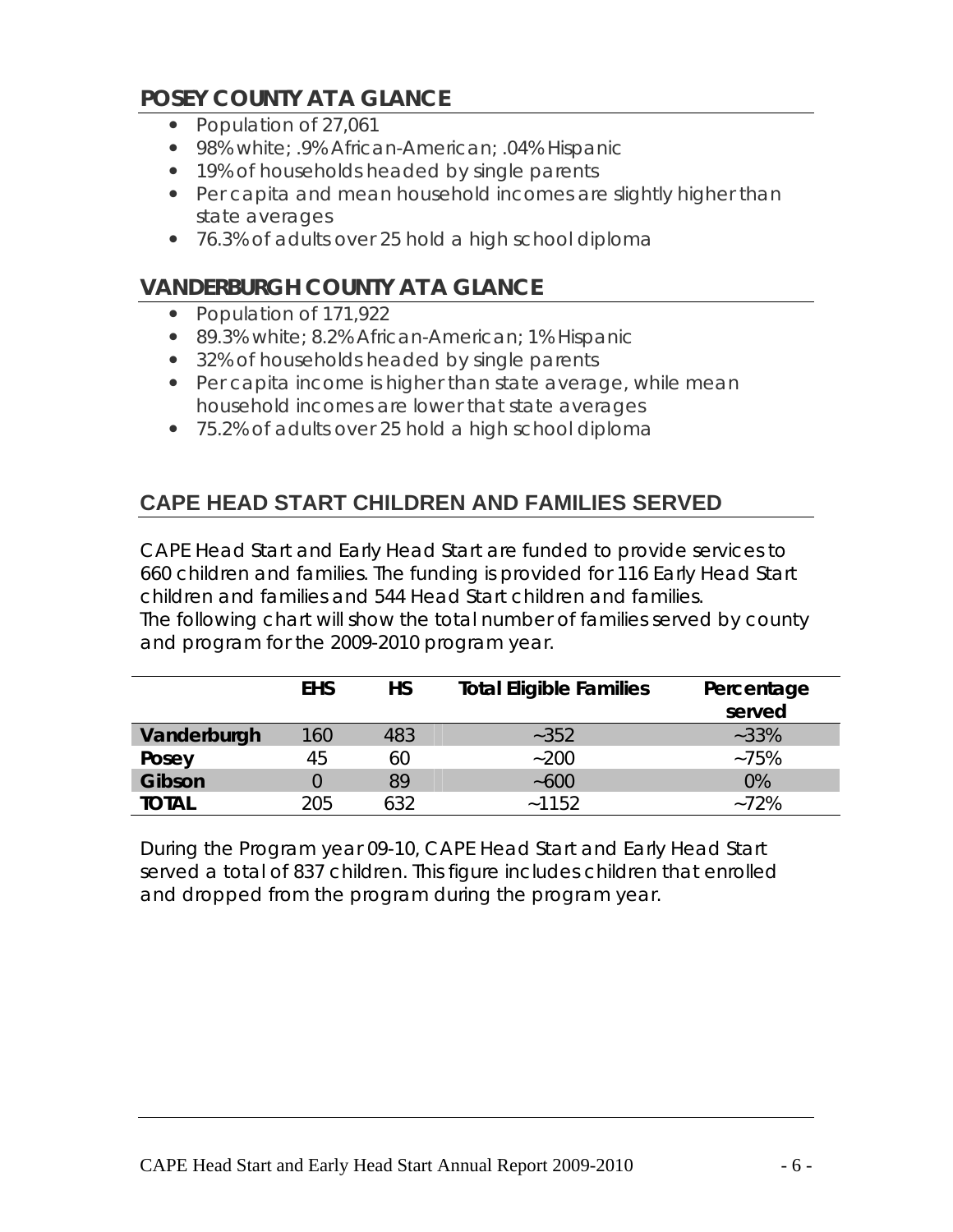# **AVERAGE MONTHLY ENROLLMENT**

| <b>Month</b> | <b>Enrollment</b> | Percentage of funded<br>Enrollment |
|--------------|-------------------|------------------------------------|
| August       | 660               | 100%                               |
| September    | 660               | 100 %                              |
| October      | 660               | 100 %                              |
| November     | 660               | 100 %                              |
| December     | 660               | 100 %                              |
| January      | 660               | 100 %                              |
| February     | 660               | 100 %                              |
| March        | 660               | 100 %                              |
| April        | 660               | 100 %                              |
| May          | 660               | 100 %                              |

# **ENROLLMENT BREAK DOWN**

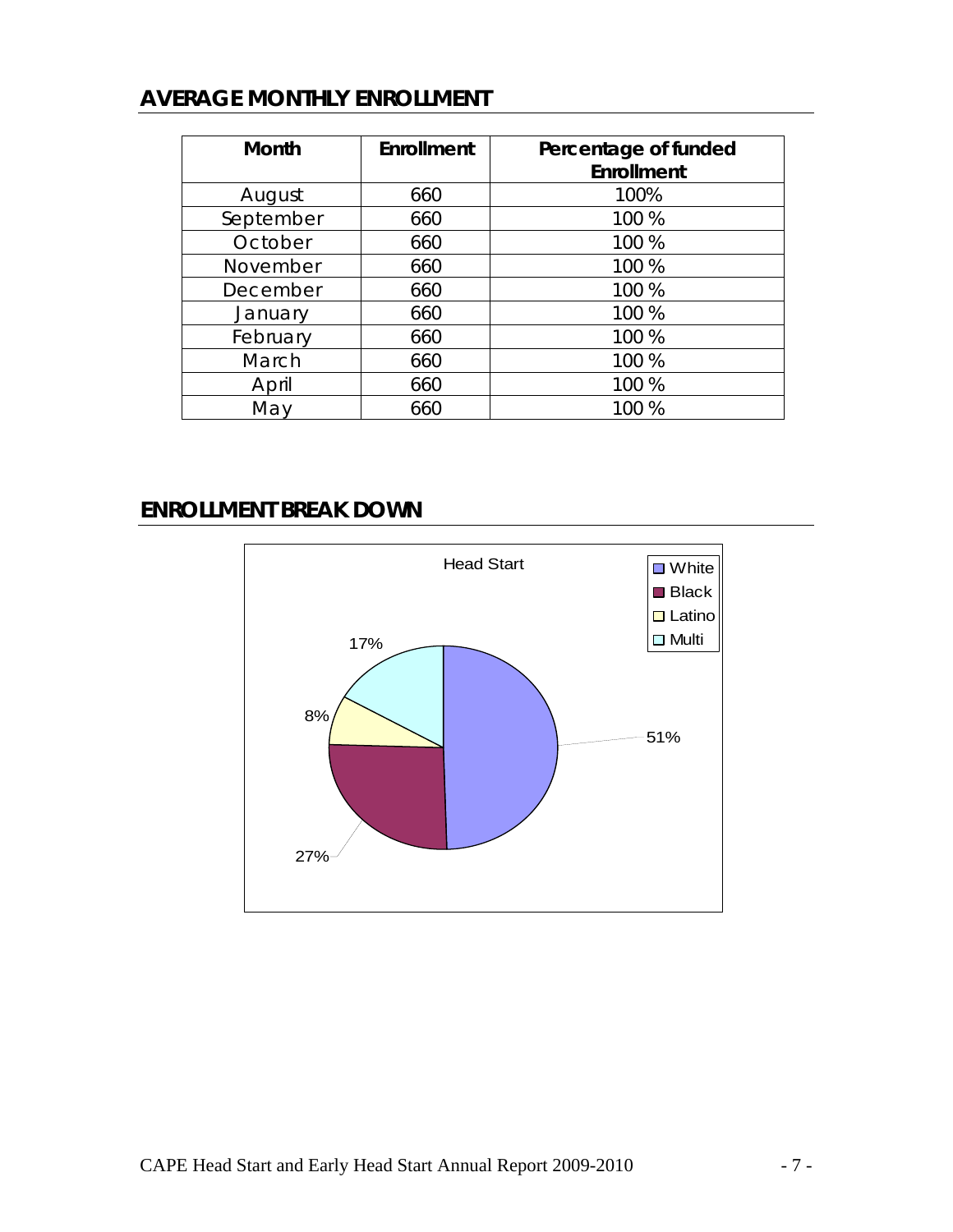

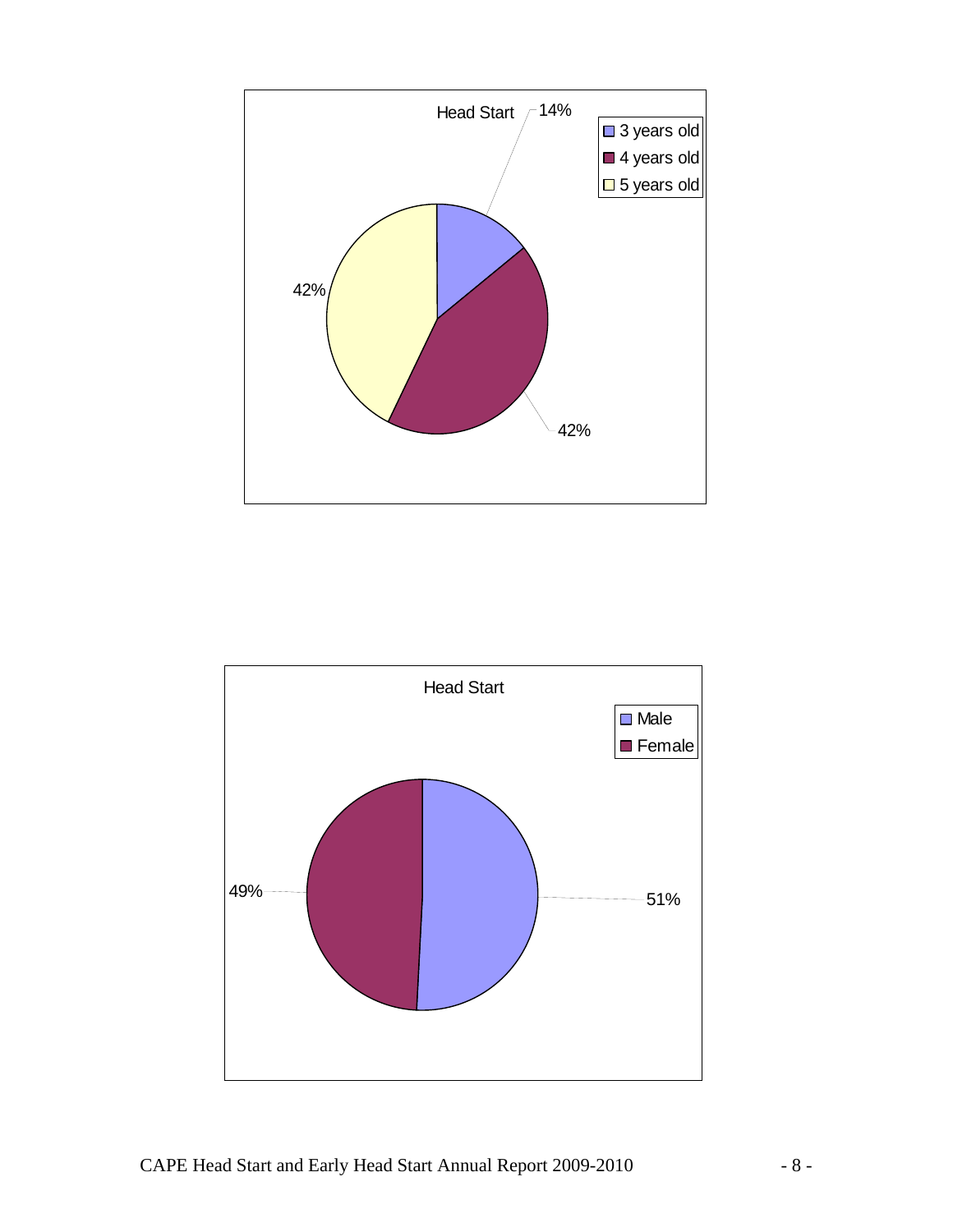# **HEAD START AND EARLY HEAD START FAMILIES**

Contrary to stereotyping many Head Start families are Two-parent families.





# **MEDICAL AND DENTAL EXAMS**

| <b>EHS Medical</b> | <b>LEHS Dental</b> | <b>HS Medical</b> | <b>EHS Dental</b> |
|--------------------|--------------------|-------------------|-------------------|
| 182 out of         | 169 out of         | 605 out of        | 614 out of        |
| 198                | 198                | 619               | 619               |

# **TOTAL FUNDS RECEIVED**

CAPE Head Start and Early Head Start receives funding from the department of Health and Human services through the Office of Head Start. The non-federal share is matched through community and family donations and volunteers.

| Early Head Start Grant and ARRA   | \$909.536.83                 | Head Start Grant and ARRA                | \$3,968,080.17 |
|-----------------------------------|------------------------------|------------------------------------------|----------------|
| Non-Federal Contribution          |                              | \$78,555.32   Non-Federal Contribution   | \$1,197,296.68 |
| <b>USDA</b>                       |                              | <b>USDA</b>                              |                |
| Training and Technical Assistance | \$22,201.00                  | <b>Training and Technical Assistance</b> | \$45,470.00    |
| <b>Total Funds</b>                | \$1,010,293.15   Total Funds |                                          | \$5,210,846.85 |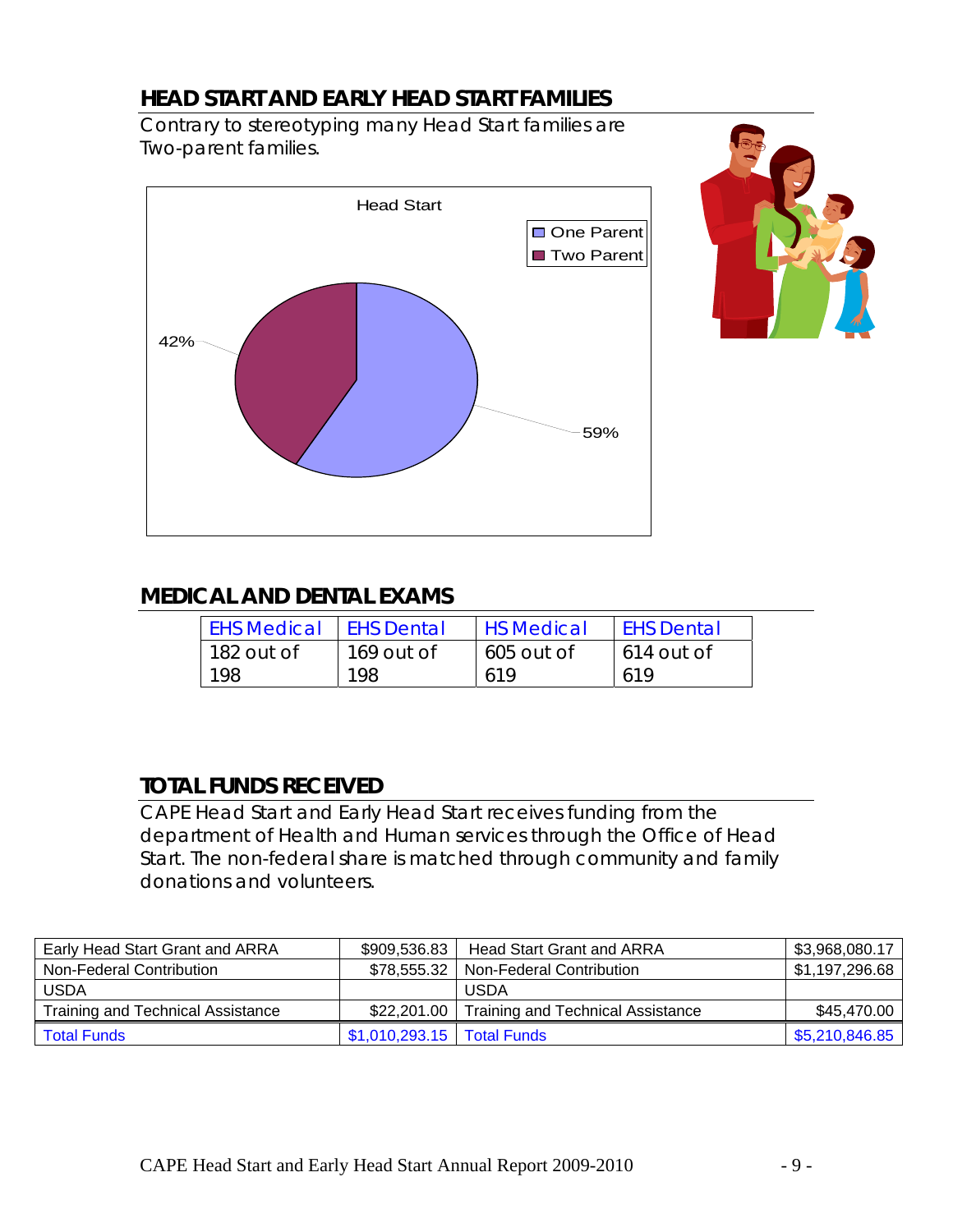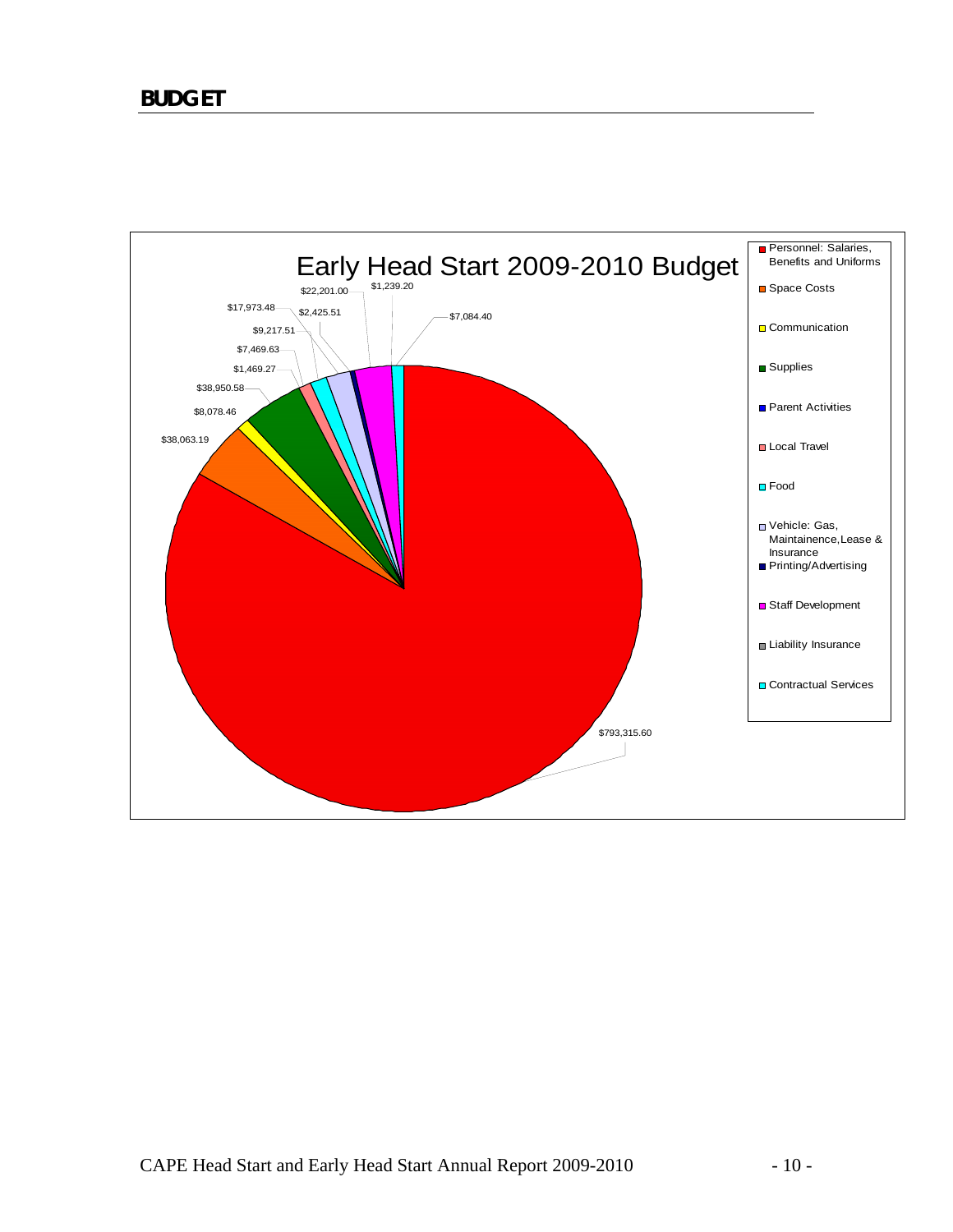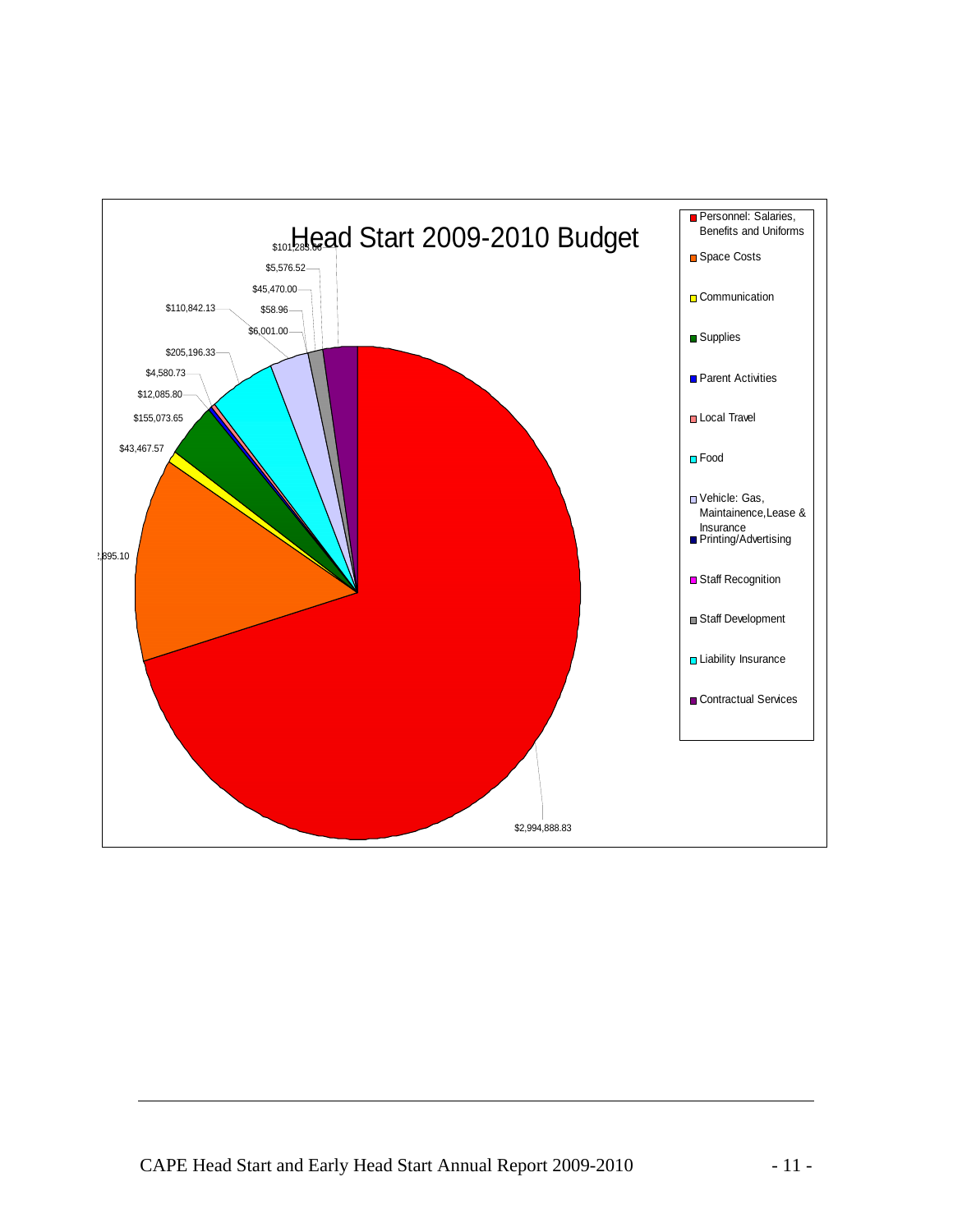# **FEDERAL PROGRAM REVIEW**

# **The program was last reviewed in 2007. The program is anticipating a review in 2010.**

## **FINANCIAL AUDIT**

The program's finance department is audited annually by Comers-Nowling and Associates. The annual audit for 2009- 2010 indicated no findings.

# **ACCOMPLISHMENTS**

In addition to running a successful Head Start and Early Head Start program. CAPE Head Start has engaged in and accomplished the following:

- 
- 12 NAEYC Accredited Centers
- Æ Head Start Body Start playground Grant

# **PROGRAM OPTIONS**

CAPE Head Start offers a variety of program options to meet the different needs of the families in the communities we serve.

- Æ Extended day- 5 hours 4 days a week
- Æ Full Day/Full Year for families working and/or going to school
- Æ Center and Home-based Early Head Start
- Æ Three hour day (morning and afternoon session)
- Æ Gender specific classroom

# **PARENT INVOLVEMENT**

At CAPE Head Start and Early Head Start we believe that parents are the child's first and best teacher. We involve families in many aspects of the program to support this role. Those include:

- Æ Monthly PTA
- Æ Fatherhood Program
- æ Policy Council
- Æ Health Advisory Board
- Æ Education Advisory
- ÆP Classroom volunteers

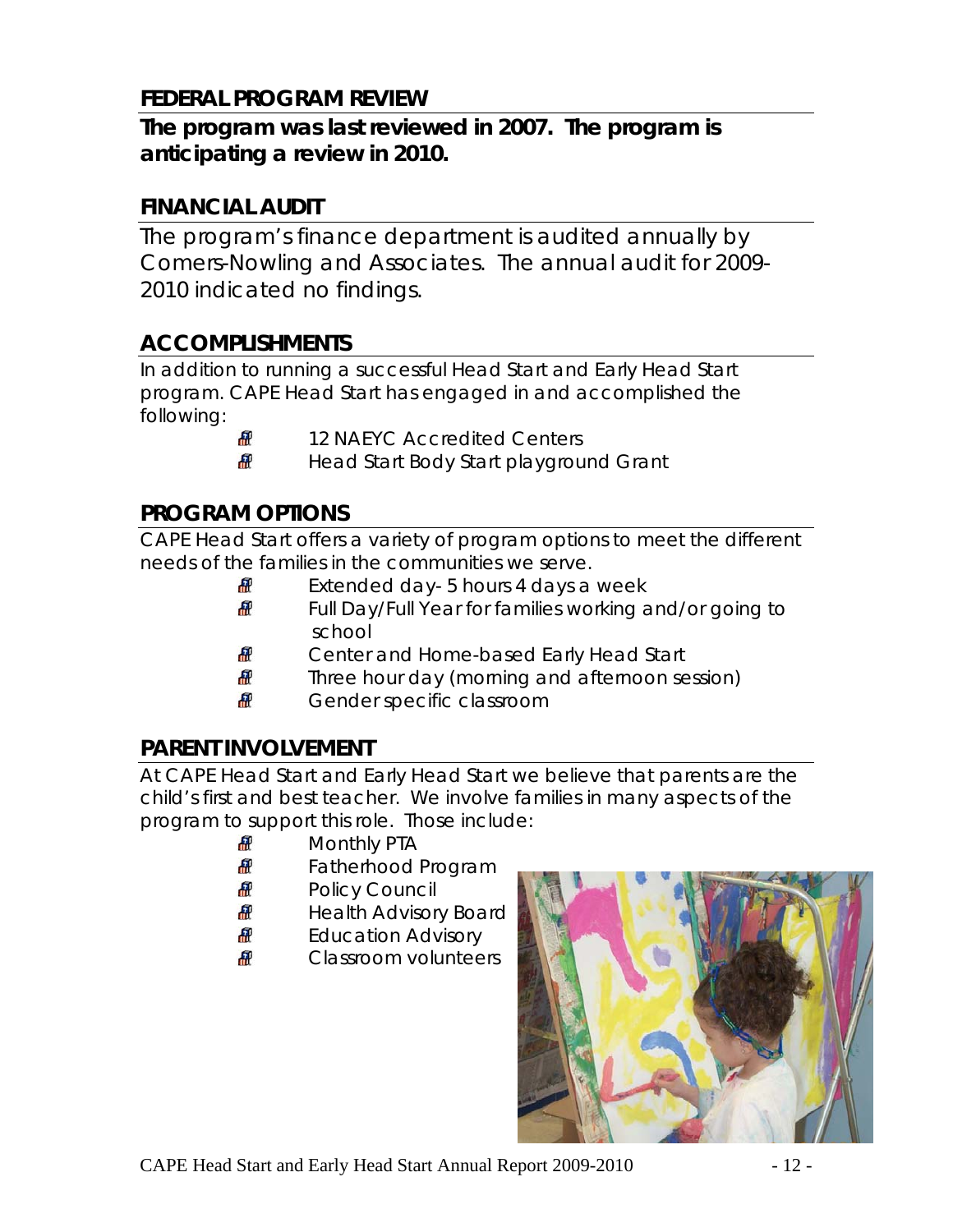# **PREPARING CHILDREN FOR SCHOOL**

CAPE Head Start provides Kindergarten Round-up and other important transition information to families in early spring. In collaboration with families, teaching staff complete transition information for the kindergarten teachers. Transitioning children visit the nearest Elementary school whenever possible.

Children Transitioning to Kindergarten: 38% of Head Start enrollment (619 children)



### **INITIATIVES**

Gender Specific Classroom

We have implemented a special initiative in our Head Start Program, based on research; we have implemented two gender specific classrooms, one all female the other all male.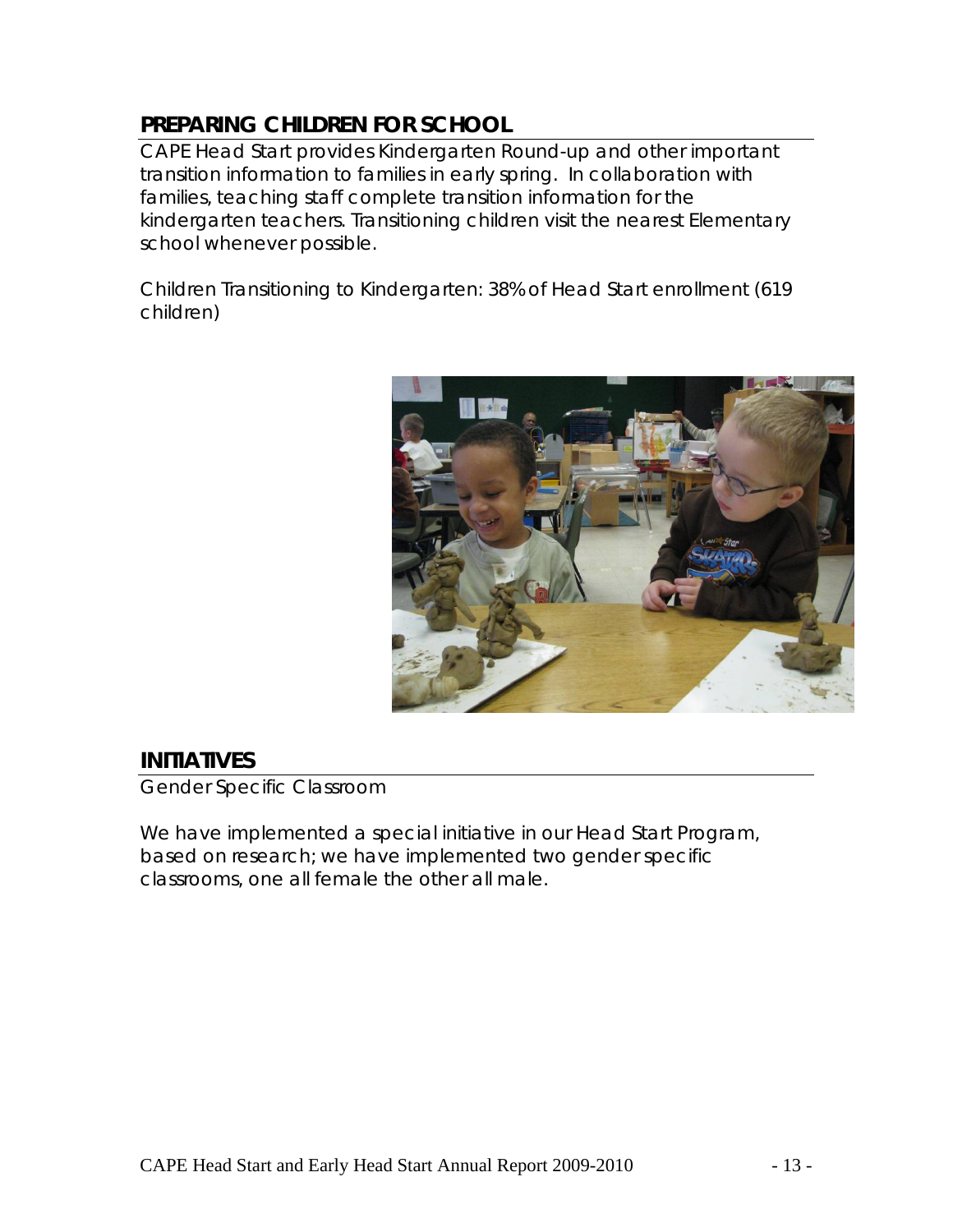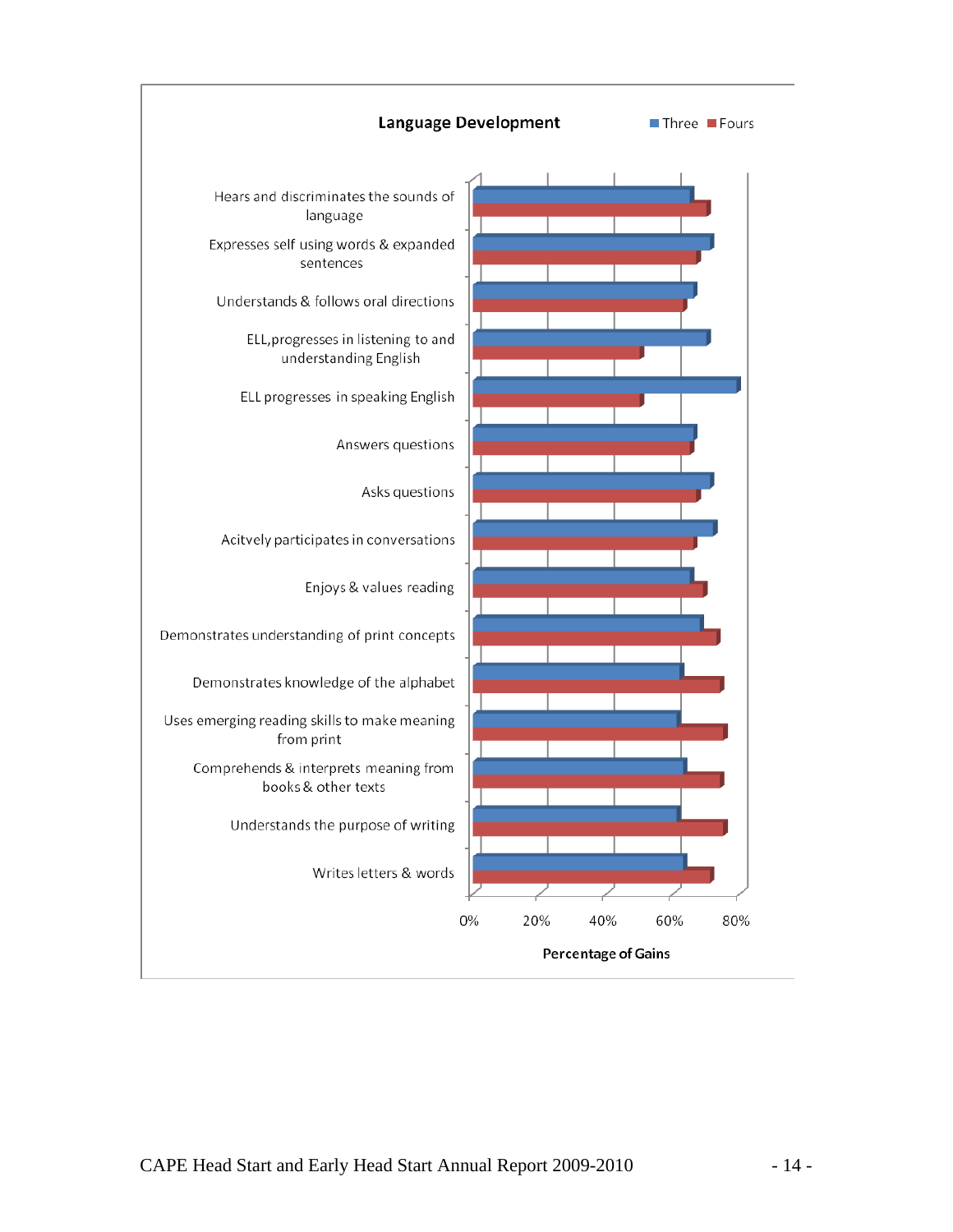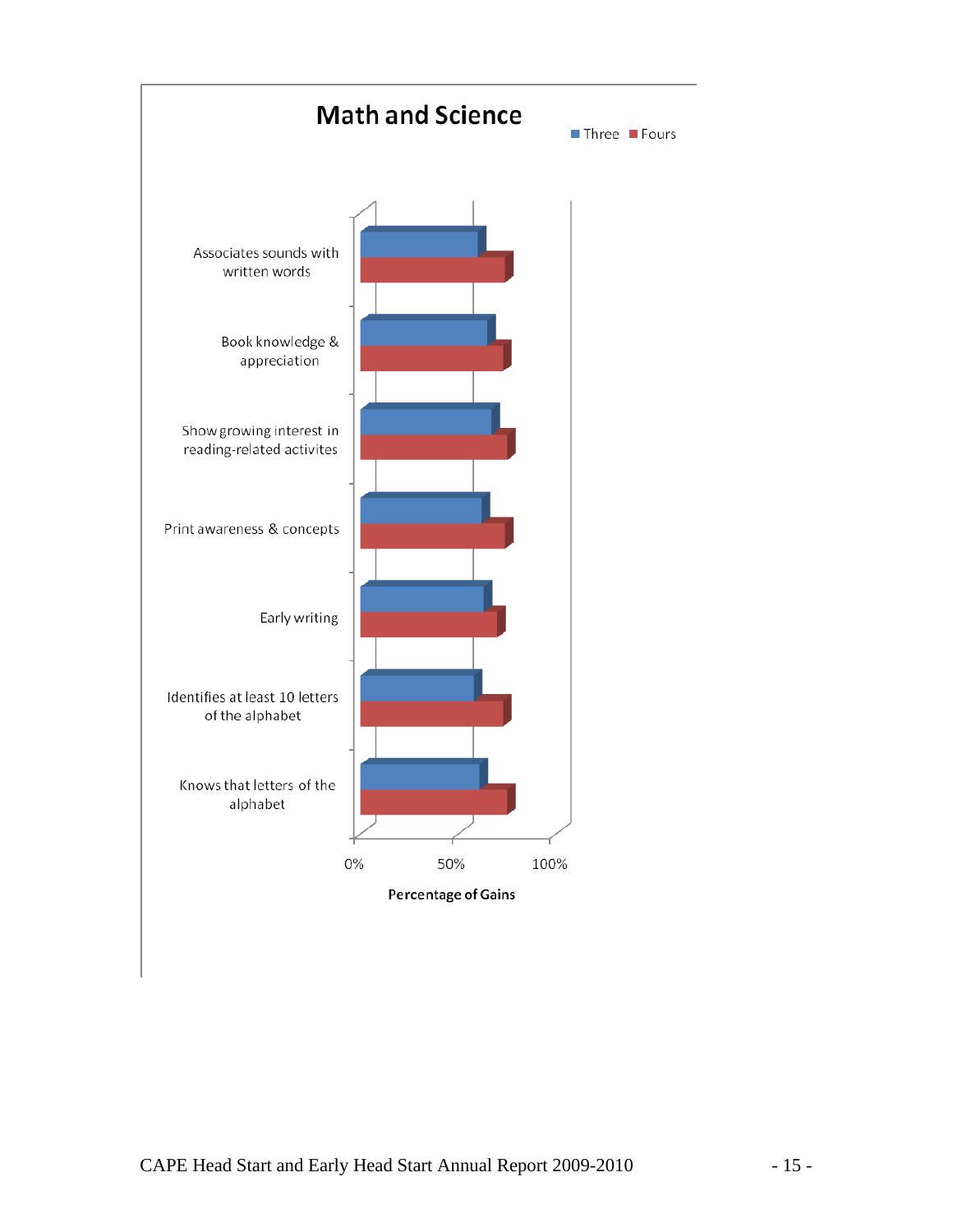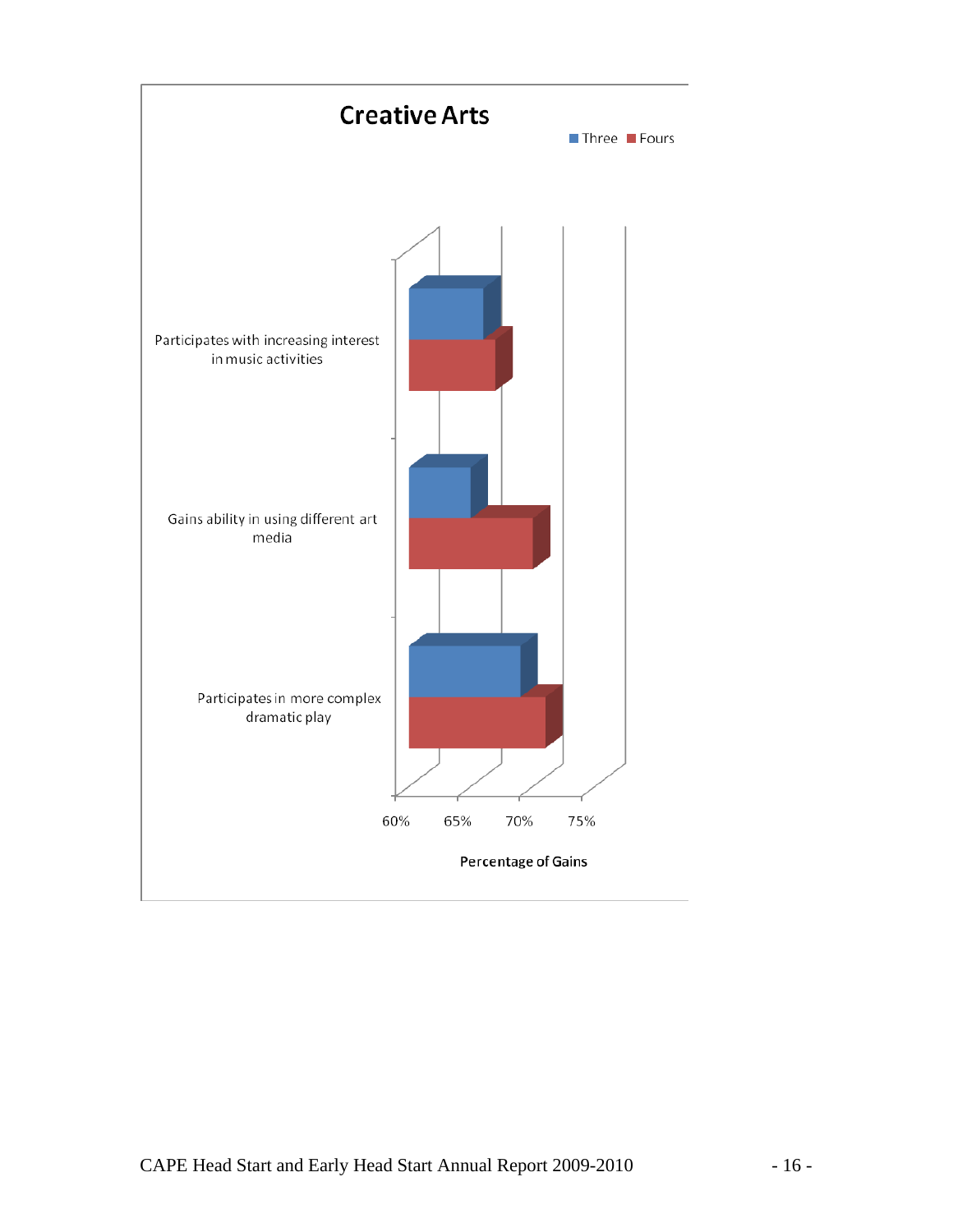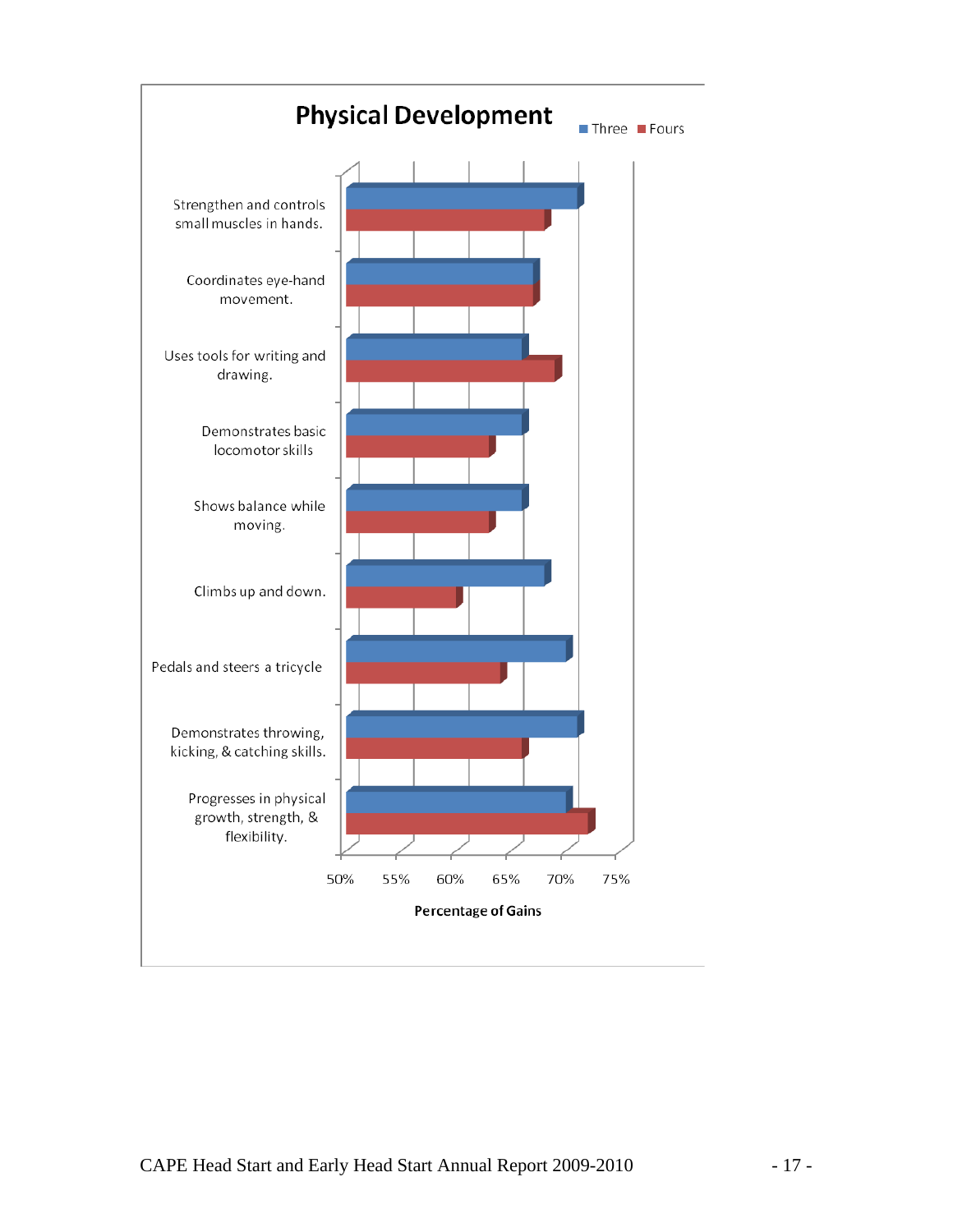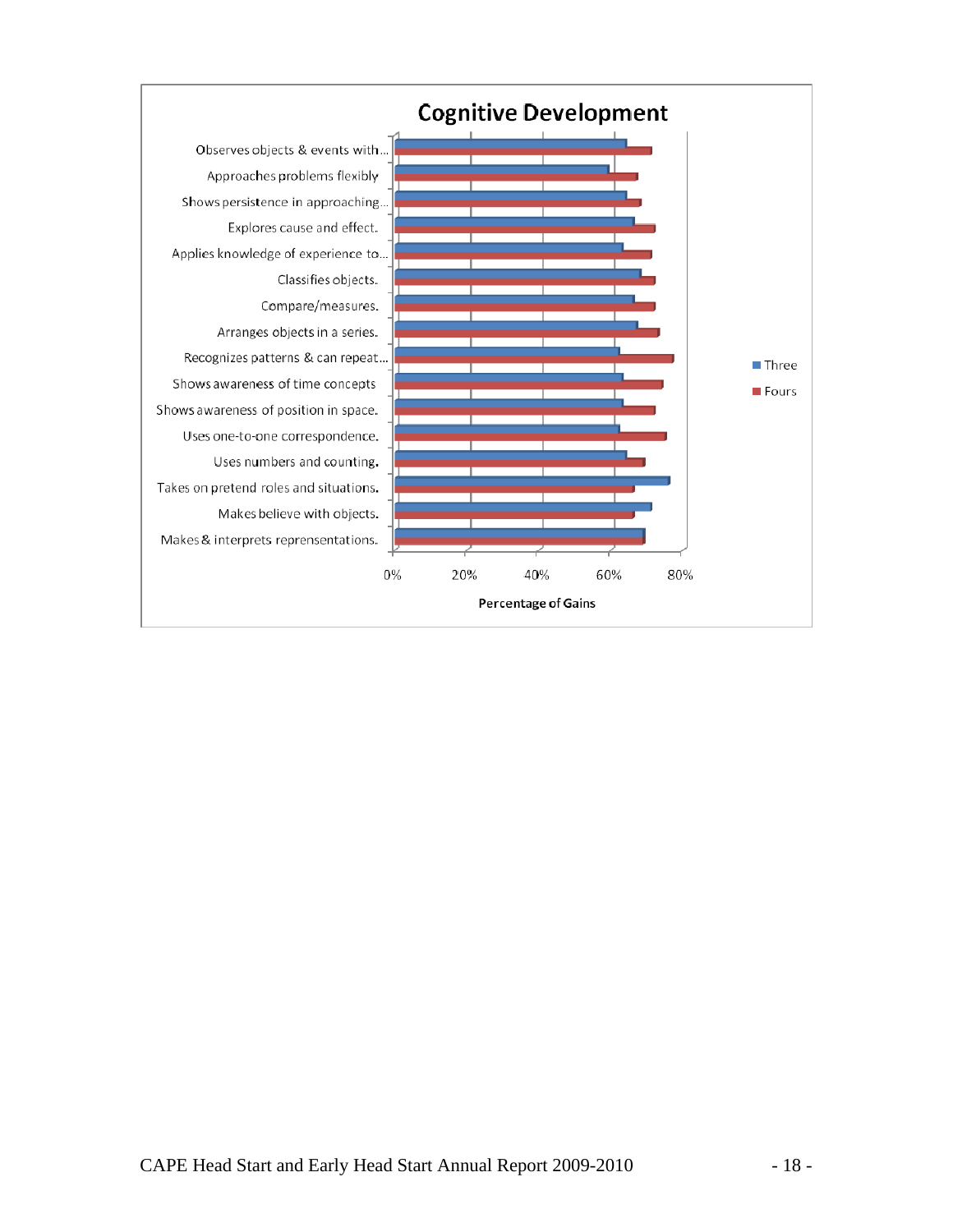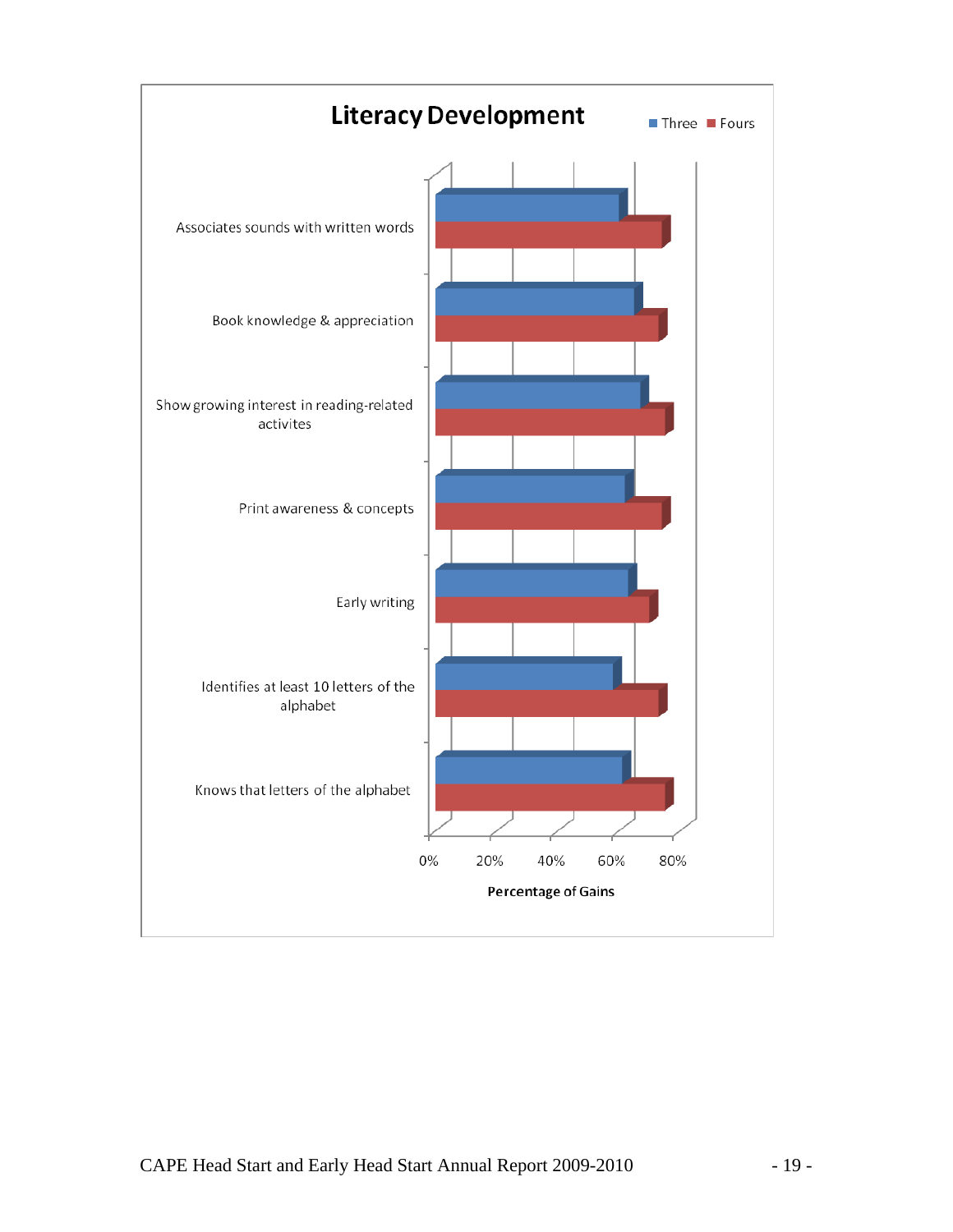

Learning Center

- Services are available to youth and adults
- Tutoring in most subjects
- GED preparation
- Computer Literacy Classes
- Reading Instruction
- During the past year a total of 789 students were seen.
- 45 Students passed their GED Test
- 13 of the 45 were active Head Start Parents
- 20 were Head Start Family members

Other services from the Learning Center include:

BBB (Beauty,Barber,Books) a community partnership with local Beauty and Barber shops. The Learning Center staff provide books on a monthly basis for twenty-five (25) shops. Children read the books at the shops and then may take the book home for their own home library.

Family Read-In is a program that encourages family members to come in and read or be read to by staff. This program allows continued support for parents as the child's first teacher, modeling reading to children and supporting parents that may not be able to read.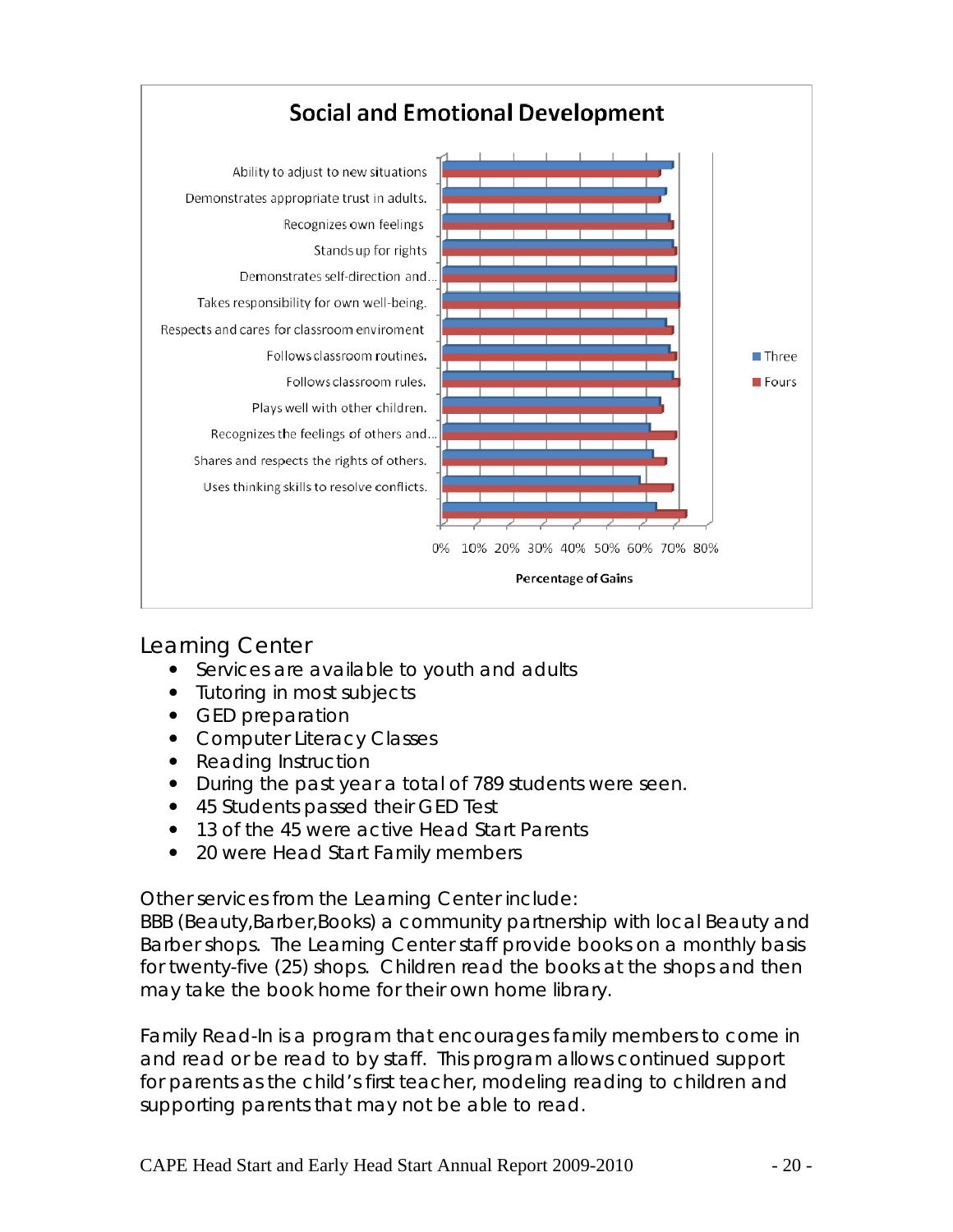# **CURRICULUMS AND ASSESSMENTS USED**

Creative Curriculum **Brigance** Brigance Picturing America **Denver II** Color me healthy **DECA/DECA-IT** Passports **I AM moving I AM learning** Second Steps **Creative Curriculum Assessment** 



### **CHILDREN WITH DISABILITES SERVED**

CAPE Head Start and Early Head Start served 242 children with disabilities in our classroom settings.

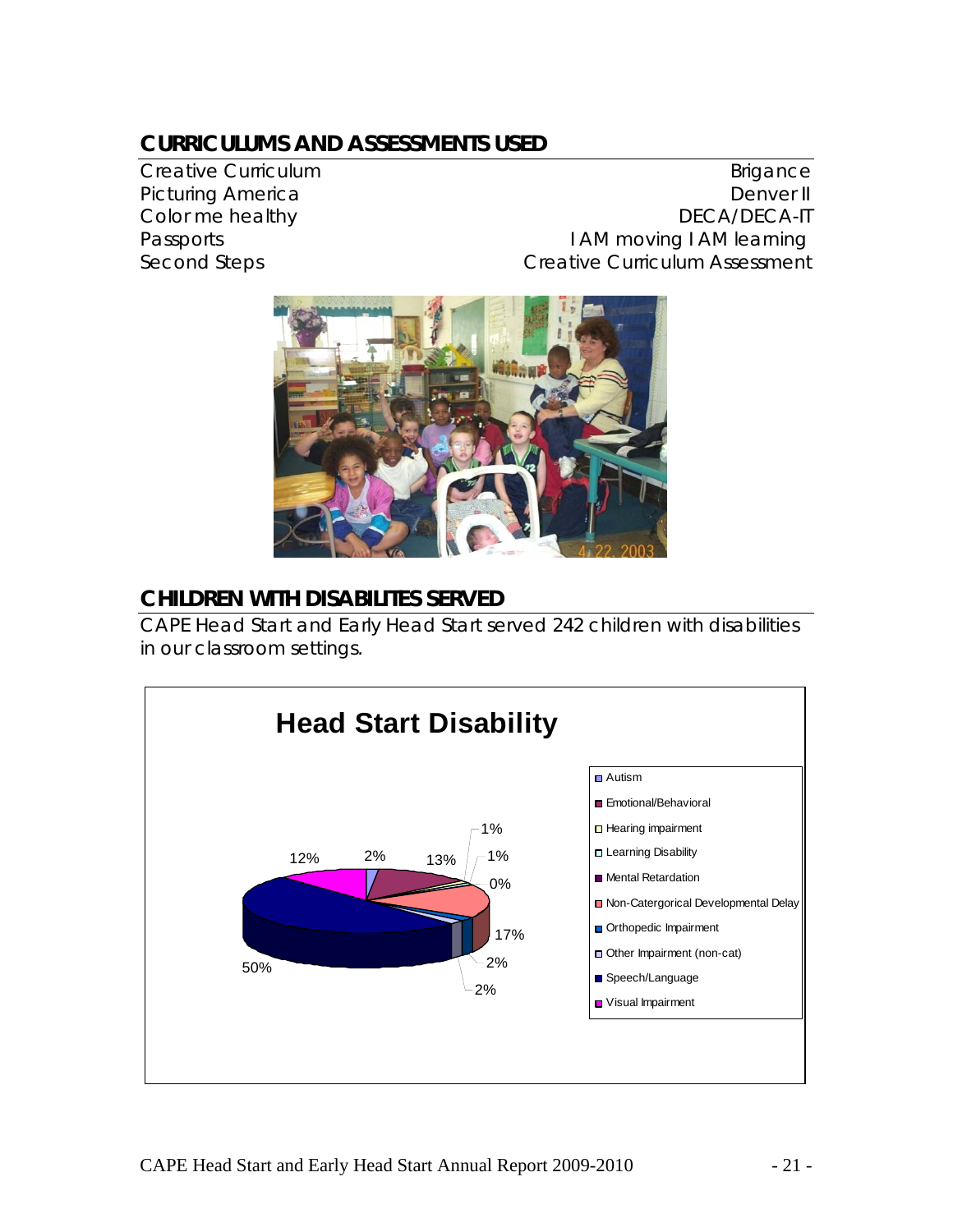

## **QUALITY STAFF**

We strive to hire and promote quality staff. We also work hard to fund the continuing education for staff. We work in partnership with the Indiana Association for the Education of Young children through their TEACH program to ensure staff development.

|                                            | Lead<br>Teachers/<br>Caregivers | Associate<br>Teachers | Teacher Assistants/<br>Caregiver Floats | <b>Home Visitors</b> | Local Site<br>Managers |
|--------------------------------------------|---------------------------------|-----------------------|-----------------------------------------|----------------------|------------------------|
|                                            |                                 |                       |                                         |                      |                        |
| Graduate                                   | $\Omega$                        | $\Omega$              | 1                                       | $\Omega$             | $\Omega$               |
| Bachelors'                                 | 11                              |                       | $\overline{0}$                          | 1                    |                        |
| Associates                                 | 23                              | 3                     | $\mathbf 0$                             | 3                    | 3                      |
| <b>CDA</b>                                 | 5                               | 10                    |                                         | 3                    |                        |
| Staff without<br>degrees or<br>credentials | $\Omega$                        | 15                    | 13                                      | 1                    | $\Omega$               |
| Enrolled in<br>Associates                  | 1                               | 13                    | $\overline{2}$                          | $\Omega$             | $\Omega$               |
| Enrolled in<br>Bachelors'                  | 5                               | 1                     | $\overline{0}$                          | $\overline{0}$       | 3                      |
| Enrolled in<br>Graduate                    | $\Omega$                        | $\Omega$              | $\Omega$                                | $\Omega$             | $\overline{2}$         |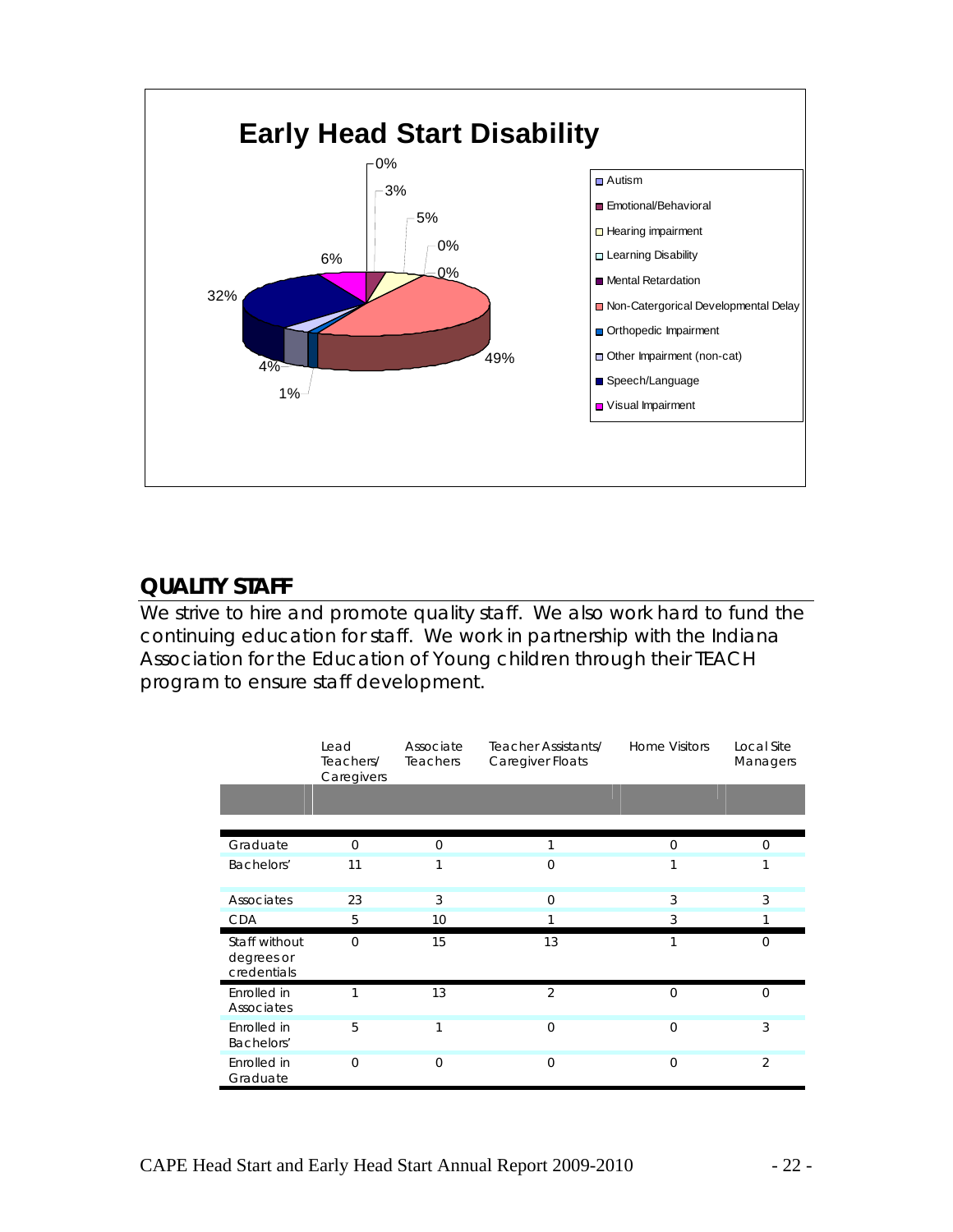At CAPE Head Start and Early Head Start we strive to employ our parents and former parents. The following graph depicts the percentage of staff that are current and former Head Start family members.



# **PROGRAM IMPROVEMENT TOOLS**

**ECERS and ITERS** are used twice a year to build on strengths of classrooms and teaching teams, as well as improve areas of weakness.





**ELLCOs** are used twice a year to improve the language and literacy areas of the classroom. The results are used to show teaching teams areas of strength and weakness.